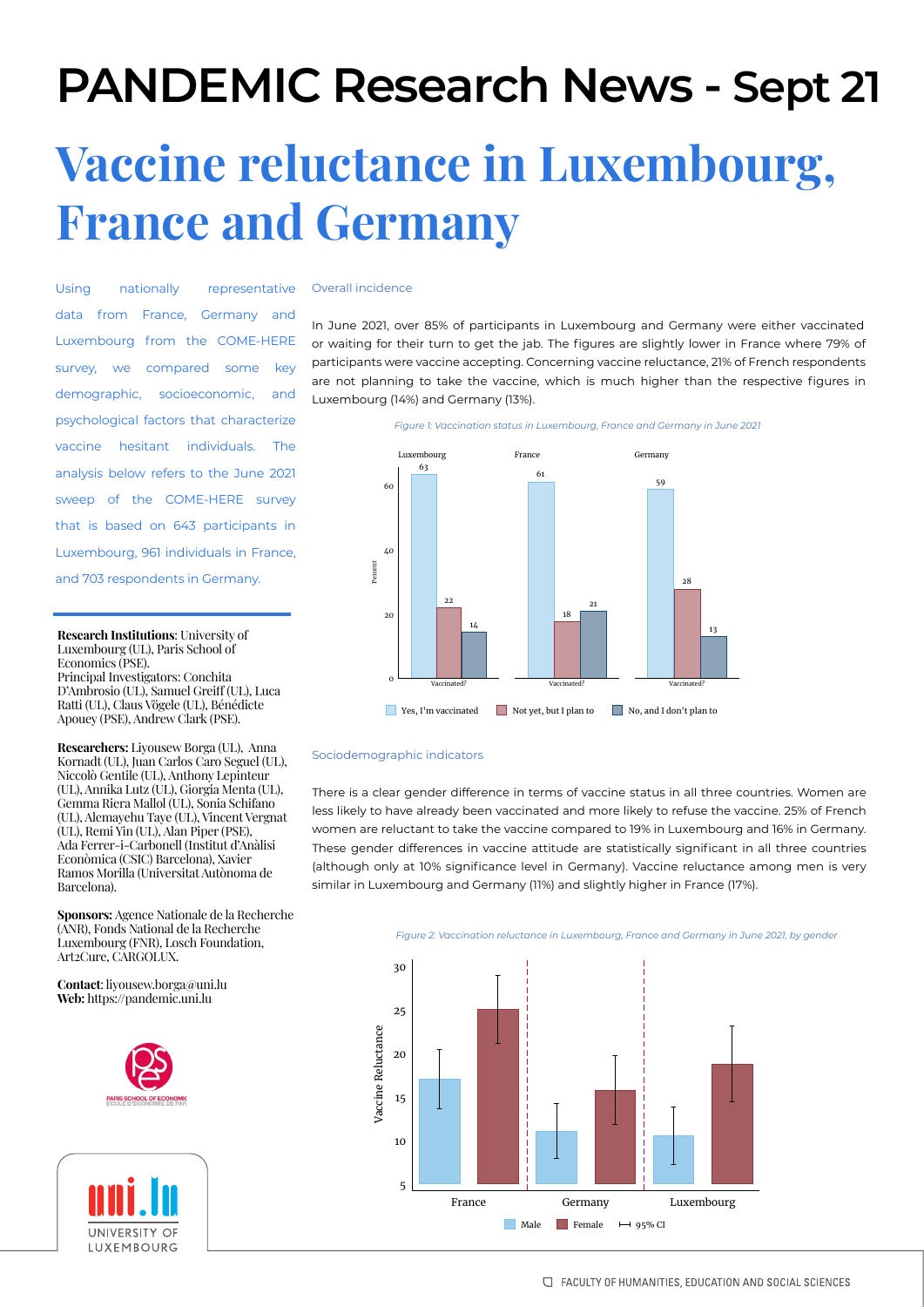In all three countries, there is a similar age profile of vaccine reluctance. The proportion of people who do not plan to take the vaccine is highly concentrated in early adulthood and declines with age. The difference between the youngest and oldest age groups is always statistically significant. These age differences are particularly strong in France where almost half of the respondents in the age group 18-24 are vaccine reluctant. Compared to respondents younger than 55, the elderly (65 and over) in both France and Luxembourg are significantly less likely to resist the vaccine. These results call for a more targeted messaging of vaccine efficacy to young adults.



*Figure 3: Vaccine reluctance in Luxembourg, France and Germany in June 2021, by age*

There is only a weak correlation between education status and vaccine reluctance in all three countries. In France and Germany, compared to respondents with medium education level, those with a college degree or higher are significantly less likely to be vaccine reluctant. The group differences between lower and higher educational status are mostly statistically indistinguishable.

There is, however, an apparent correlation between labour force status and vaccine reluctance. In France, the unemployed are more likely to refuse the vaccine compared to the employed and the retired. In all three countries, the retired are less likely to be vaccine reluctant compared to both the employed and the unemployed. Even though students report high vaccine reluctance in both France (33%) and Luxembourg (24%), the difference between students and the other employment groups is not statistically significant.



*Figure 4: Socioeconomic determinants of vaccine reluctance in Luxembourg, France and Germany*

We observe a similar negative correlation between vaccine reluctance and household income in all three countries. More than half of the respondents in France that reside in households with a monthly net income of 1250 Euros or less are vaccine reluctant. This is in stark contrast to respondents in households with a monthly income of 6000 Euros or more. The vaccine attitudes of the bottom earners in France are significantly different from all other groups (except the top group).

Even though there is a clear negative correlation between income and vaccine reluctance in Luxembourg, the differences among the income groups are not statistically significant. In Germany, vaccine reluctance is not at all observed in respondents with a monthly household income of over 12500 Euros. Once again, the result implies that socio-economic characteristics are important predictors of vaccine hesitancy, and a policy focus is required in reaching out to low-income families.